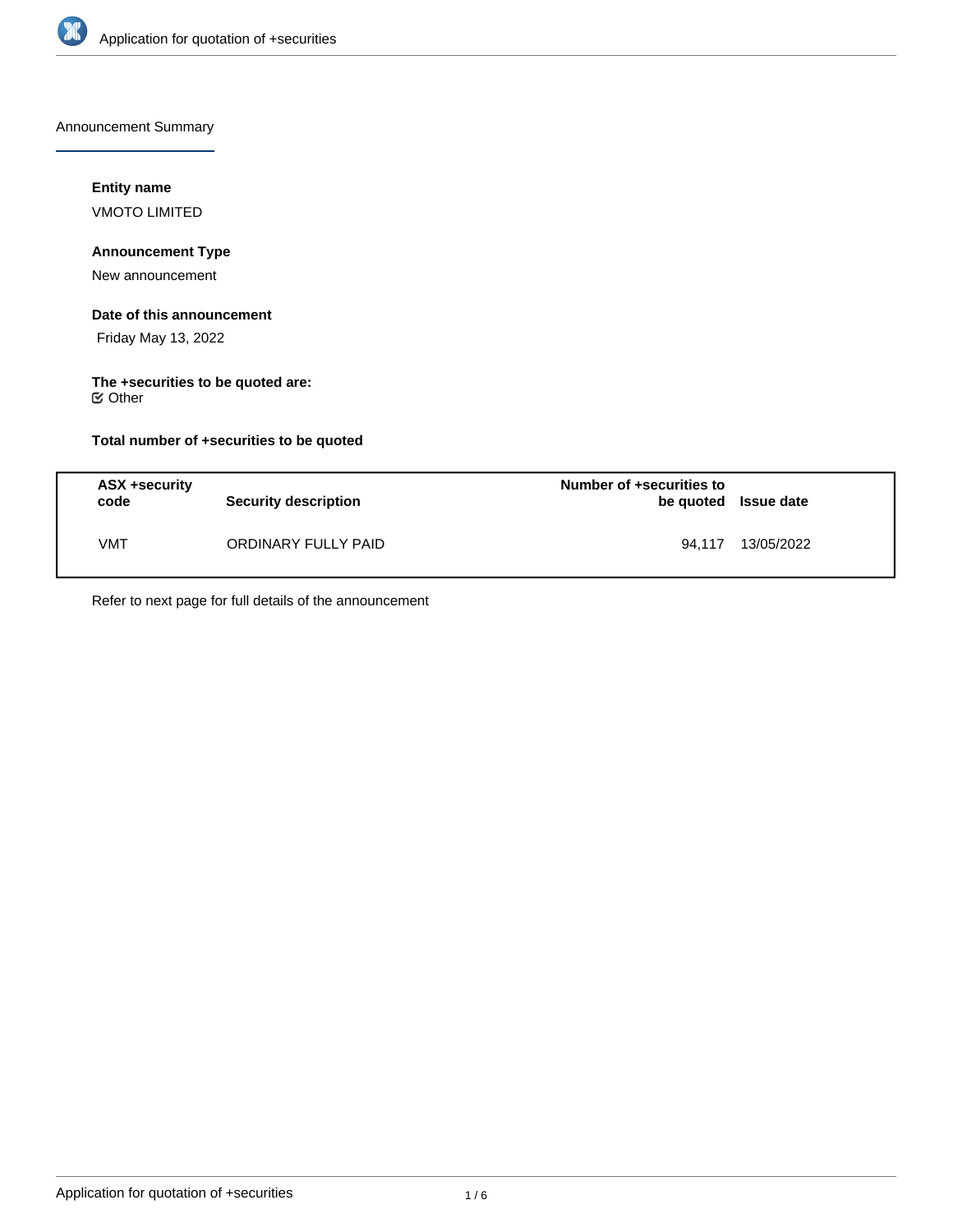

Part 1 - Entity and announcement details

#### **1.1 Name of entity**

VMOTO LIMITED

We (the entity named above) apply for +quotation of the following +securities and agree to the matters set out in Appendix 2A of the ASX Listing Rules.

**1.2 Registered number type** ABN

**Registration number** 36098455460

**1.3 ASX issuer code** VMT

**1.4 The announcement is**

New announcement

#### **1.5 Date of this announcement**

13/5/2022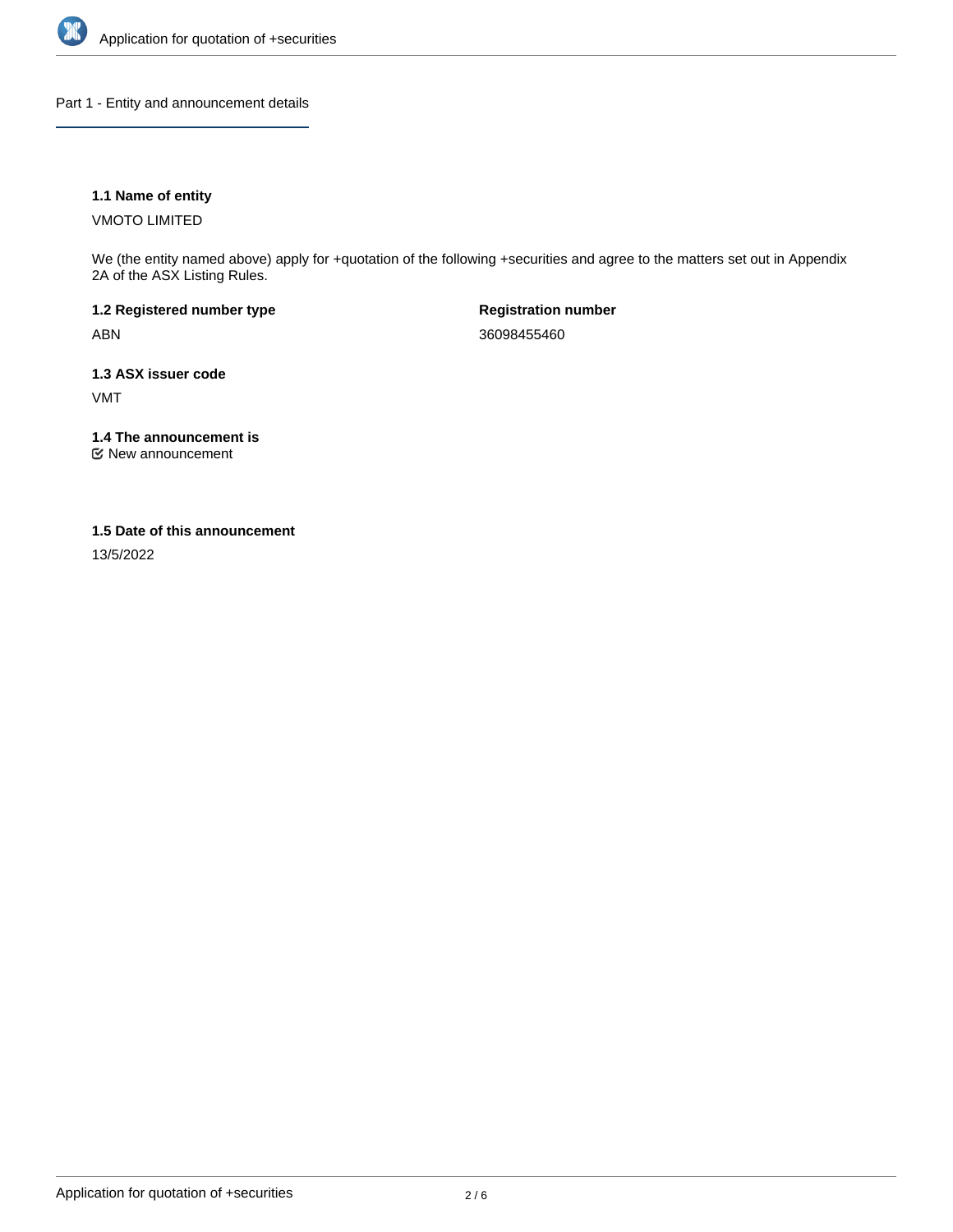

## Part 2 - Type of Issue

**2.1 The +securities to be quoted are:**

Other

#### **2.2 The +securities to be quoted are:**

Additional +securities in a class that is already quoted on ASX ("existing class")

**2.3c Have these +securities been offered under a +disclosure document or +PDS?** No

**2.3d Please provide any further information needed to understand the circumstances in which you are applying to have these +securities quoted on ASX, including why the issue of the +securities has not been previously announced to the market in an Appendix 3B**

Shares were issued immediately following Shareholder approval of the proposed issue.

**2.4 Any on-sale of the +securities to be quoted within 12 months of their date of issue will comply with the secondary sale provisions in sections 707(3) and 1012C(6) of the Corporations Act by virtue of:** The publication of a cleansing notice under section 708A(5), 708AA(2)(f), 1012DA(5) or 1012DAA(2)(f)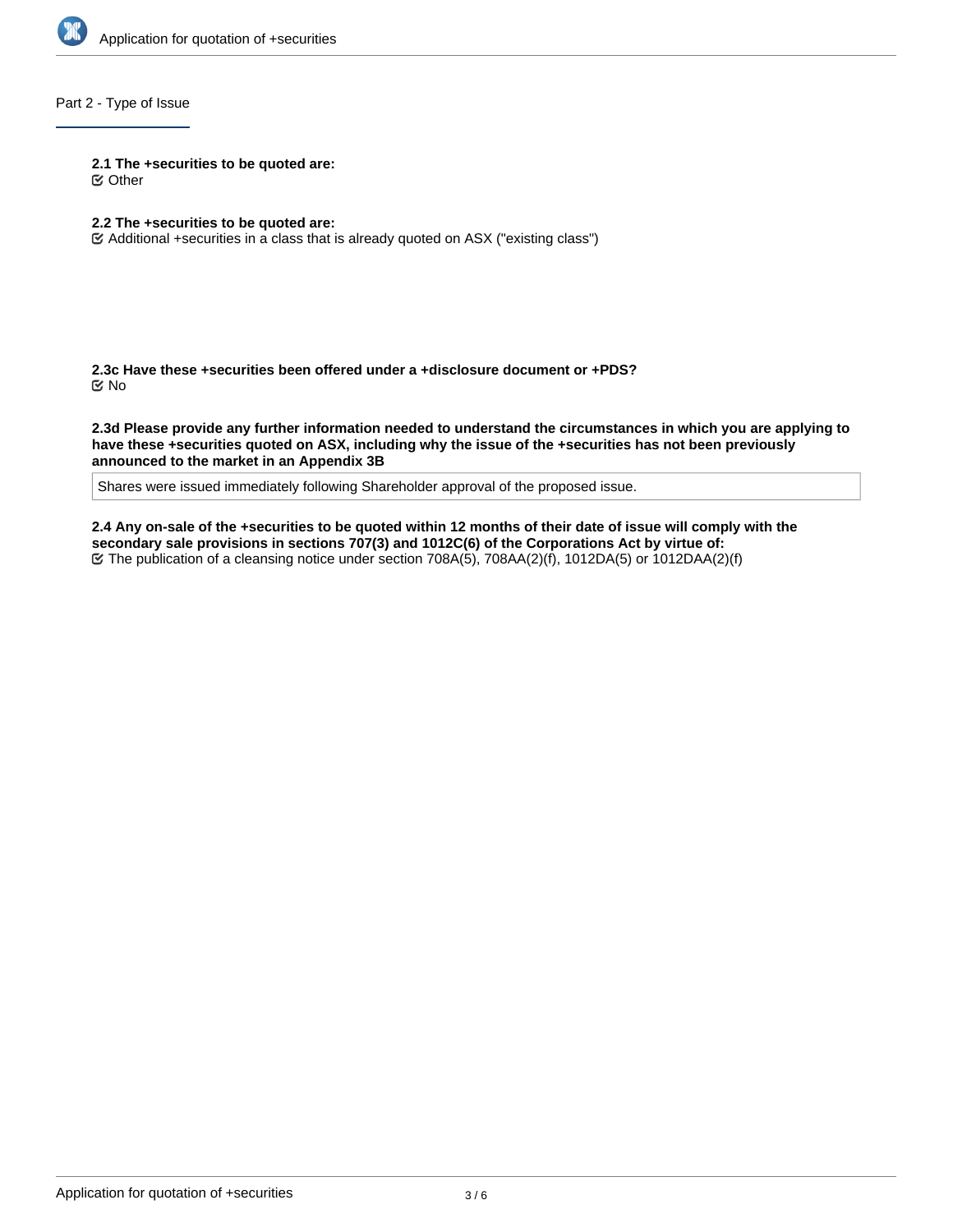

Part 3B - number and type of +securities to be quoted (existing class) where issue has not previously been notified to ASX in an

Appendix 3B

#### **Additional +securities to be quoted in an existing class**

**ASX +security code and description** VMT : ORDINARY FULLY PAID

#### **Issue date**

13/5/2022

**Will the +securities to be quoted rank equally in all respects from their issue date with the existing issued +securities in that class?** Yes

Issue details

**Number of +securities to be quoted**

94,117

**Are the +securities being issued for a cash consideration?** No

**Please describe the consideration being provided for the +securities**

Shares issued in lieu of Directors fees as approved by Shareholders on 13 May 2022.

**Please provide an estimate (in AUD) of the value of the consideration being provided per +security for the +securities to be quoted**

0.425000

**Any other information the entity wishes to provide about the +securities to be quoted**

**The purpose(s) for which the entity is issuing the securities**

**Other** 

#### **Please provide additional details**

Shares issued in lieu of Directors fees as approved by Shareholders on 13 May 2022.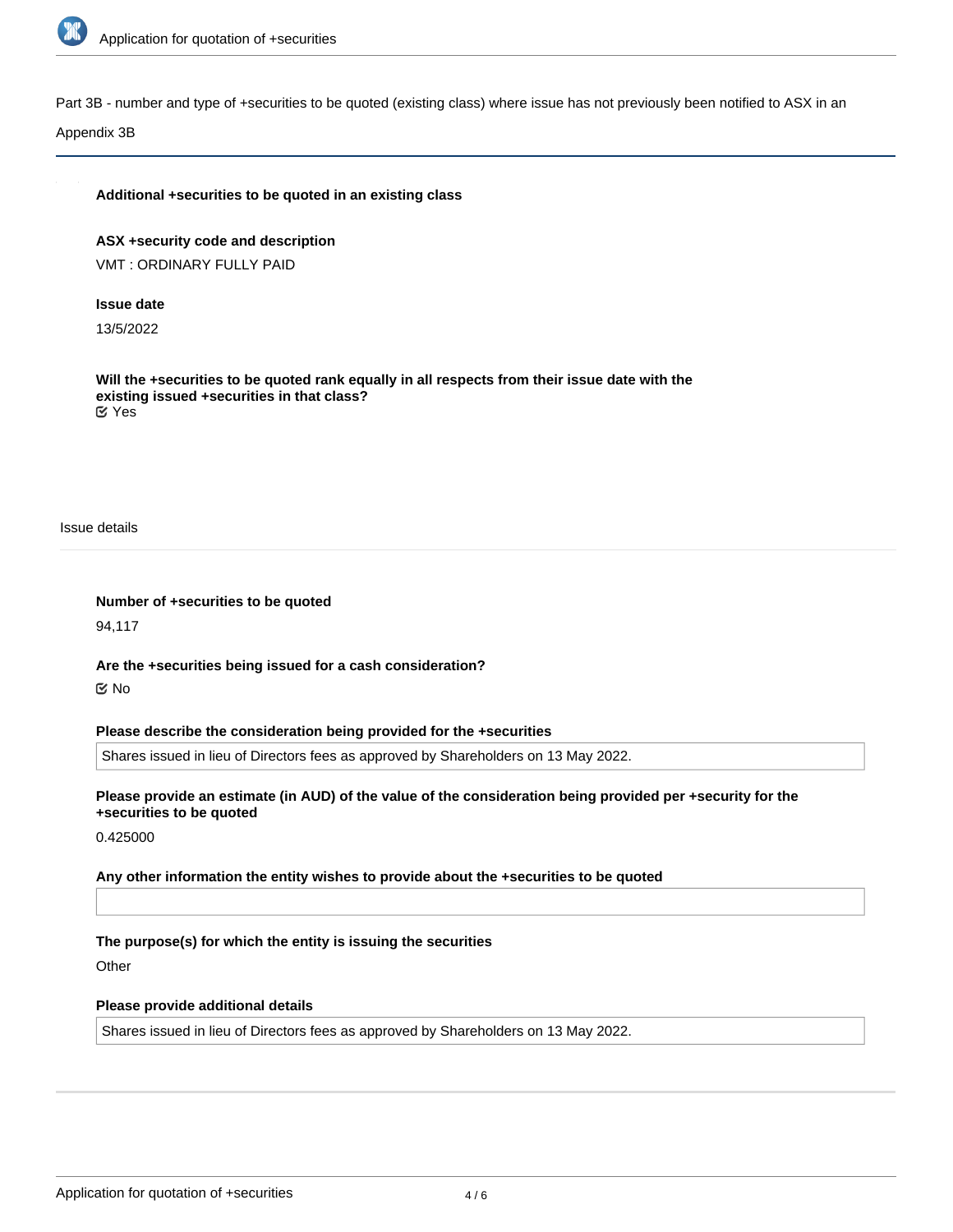

Part 4 - Issued capital following quotation

**Following the quotation of the +securities the subject of this application, the issued capital of the entity will comprise:**

**(A discrepancy in these figures compared to your own may be due to a matter of timing if there is more than one application for quotation/issuance currently with ASX for processing.)**

**4.1 Quoted +securities (total number of each +class of +securities quoted on ASX following the +quotation of the +securities subject of this application)**

| ASX +security code and description | <b>Total number of</b><br>+securities on issue |  |
|------------------------------------|------------------------------------------------|--|
| VMT : ORDINARY FULLY PAID          | 282,674,201                                    |  |

**4.2 Unquoted +securities (total number of each +class of +securities issued but not quoted on ASX)**

| ASX +security code and description            | Total number of<br>+securities on issue |
|-----------------------------------------------|-----------------------------------------|
| VMTAY: OPTION EXPIRING 11-APR-2026 EX \$0.45  | 6,600,000                               |
| VMTAZ: OPTION EXPIRING 11-APR-2027 EX \$0.55  | 7,700,000                               |
| VMTAAA: OPTION EXPIRING 11-APR-2027 EX \$0.65 | 8,800,000                               |
| <b>VMTAW: SERVICE RIGHTS</b>                  | 850,000                                 |
| <b>VMTAX: PERFORMANCE RIGHTS</b>              | 5,907,289                               |